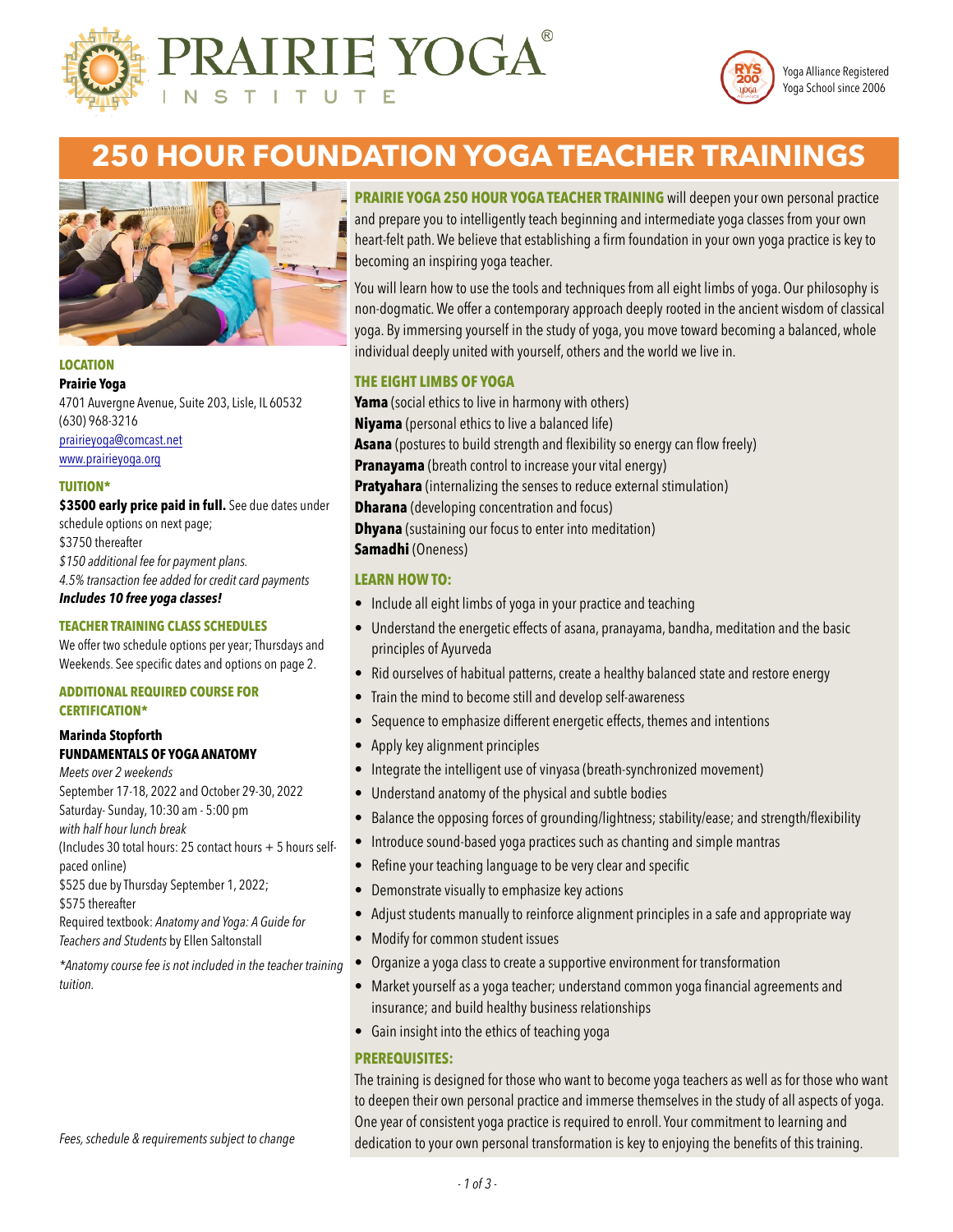# **Schedule Options**



**THURSDAYS In-person training** 

**THURSDAYS FALL 2022- SPRING 2023** 

*with Tricia Fiske* (26) weekday classes Thursdays, 11:00 am - 3:30 pm September 22, 2022 - April 20, 2023 *No class on 11/24, 12/15 - 12/29, 3/30 Early price due by August 25, 2022* 



**WEEKENDS In-person training**

#### **WEEKENDS IN 2022**

*with Tricia Fiske* One weekend per month for 9 months Saturday - Sunday, 10:30 am - 5:00 pm February 5-6 March 5-6 April 2-3 May 7-8 June 4-5 July 9-10 August 6-7 August 27-28 September 10-11 *Early price due by Wednesday, January 12, 2022*

## **250 Hour Yoga Teacher Training Sampler Classes & Information Meetings**

One of the best ways to learn more about our 250 Hour Yoga Teacher Training programs is to attend our Sampler Class and Information Meeting. In the class, you'll get a taste of what a teacher training yoga practice is like. In the information meeting afterwards, you can meet the teacher, review the requirements for certification, meet others who have taken the training before, and have an opportunity to ask any questions you may have.

#### **Saturday, December 11, 2021**

*with Tricia Fiske* Sampler Class 11:00 am - 12:15 pm Information Meeting 12:30 - 1:30 pm

#### **Thursday, August 11, 2022**

*with Tricia Fiske* Sampler Class 11:00 am - 12:15 pm Information Meeting 12:30 - 1:30 pm



4701 Auvergne Avenue, Suite 203, Lisle, IL 60532 (630) 968-3216 / [prairieyoga@comcast.net](mailto:prairieyoga@comcast.net)